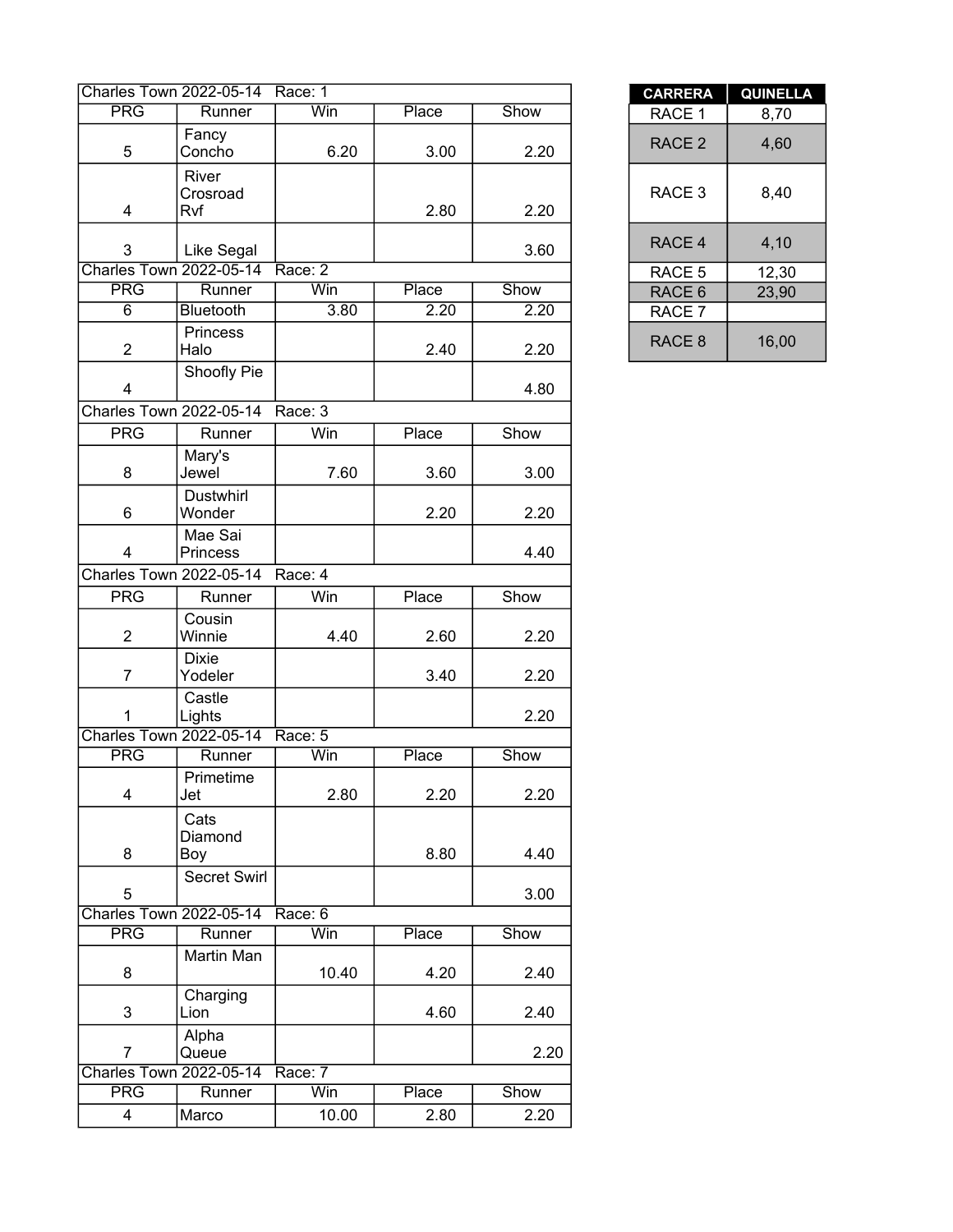| $\overline{2}$                 | Coastal<br><b>Mission</b> |         | 2.20         | 2.20 |
|--------------------------------|---------------------------|---------|--------------|------|
| 1                              | Royal Pain                |         |              | 2.40 |
| <b>Charles Town 2022-05-14</b> |                           | Race: 8 |              |      |
| <b>PRG</b>                     | Runner                    | Win     | <b>Place</b> | Show |
| 8                              | <b>Flat Cat</b>           | 3.80    | 3.20         | 2.60 |
| $\overline{3}$                 | Plonder                   |         | 8.40         | 4.80 |
| 5                              | Not Telling               |         |              | 5.20 |
|                                |                           |         |              |      |
|                                |                           |         |              |      |
|                                |                           |         |              |      |
|                                |                           |         |              |      |
|                                |                           |         |              |      |
|                                |                           |         |              |      |
|                                |                           |         |              |      |
|                                |                           |         |              |      |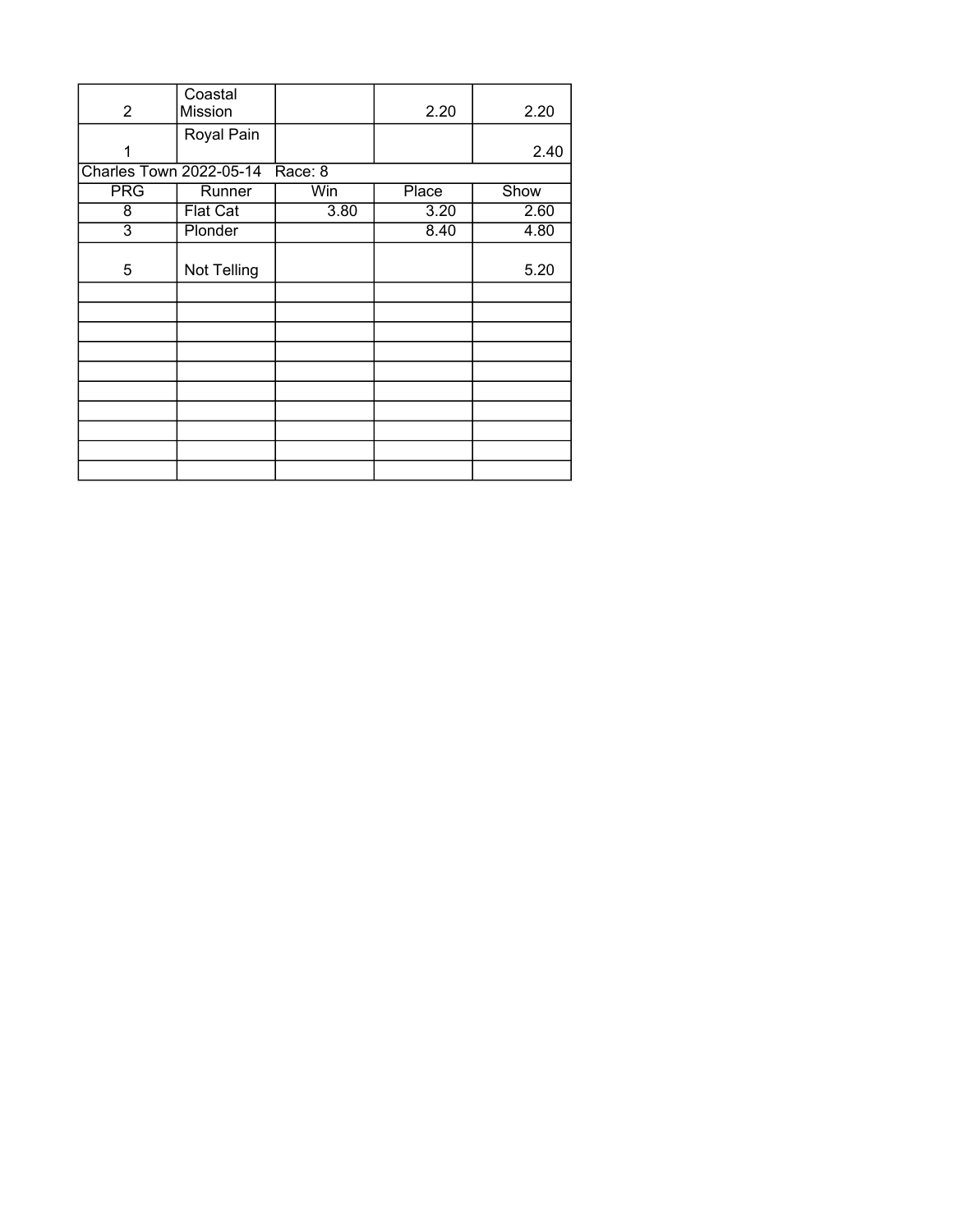| <b>SCRATCH</b> | <b>FAVORITOS</b><br>I |
|----------------|-----------------------|
|                |                       |
|                |                       |
| $\overline{2}$ |                       |
|                |                       |
| 11             |                       |
| 6              |                       |
|                |                       |
| 9              |                       |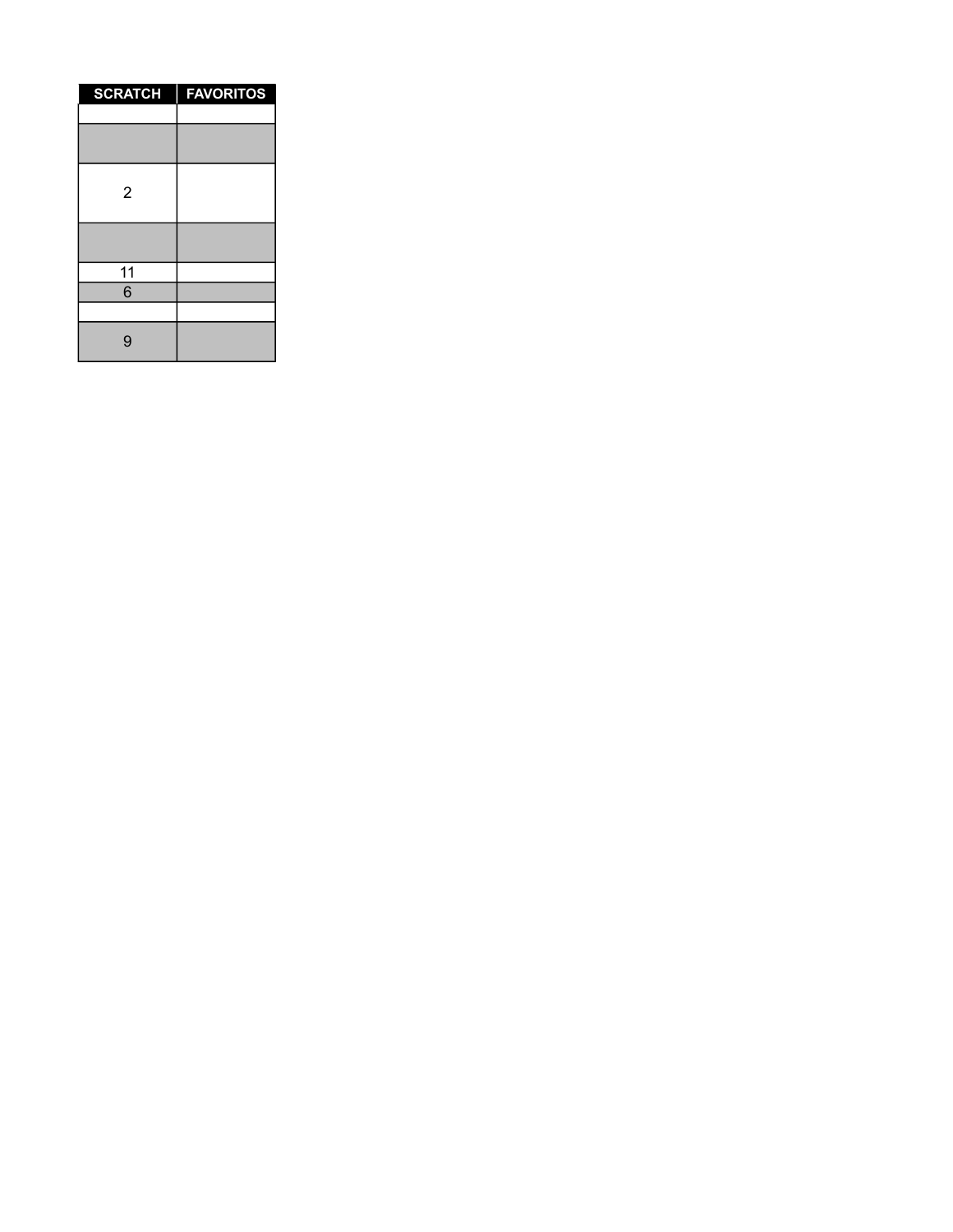

#### **sábado, maio 14, 2022**

|                                |              | <b>CARRERA/RACE 1</b> |        |                    |                                |              | <b>CARRERA/RACE 5</b> |                  |          |
|--------------------------------|--------------|-----------------------|--------|--------------------|--------------------------------|--------------|-----------------------|------------------|----------|
| <b>SUBSTITUTO:</b>             | $\mathbf{0}$ | SC#                   |        |                    | <b>SUBSTITUTO:</b>             | $\mathbf{0}$ | SC# 11                |                  |          |
|                                |              | \$2 WIN               |        | \$2 PLACE \$2 SHOW |                                |              | \$2 WIN               | \$2 PLACE        | \$2 SHOW |
| 5<br><b>WIN</b>                |              | 6.20                  | 3.00   | 2.20               | 4<br><b>WIN</b>                |              | 2.80                  | 2.20             | 2.20     |
| 4<br><b>PLACE</b>              |              |                       | 2.80   | 2.20               | 8<br><b>PLACE</b>              |              |                       | 8.80             | 4.40     |
| 3<br><b>SHOW</b>               |              |                       |        | 3.60               | 5<br><b>SHOW</b>               |              |                       |                  | 3.00     |
| \$2 EXACTA                     | 15.20        |                       |        |                    | \$2 EXACTA                     | 20.80        | \$2 D.D.              | 7.40             |          |
| \$2 QUINIELA                   | 8,70         |                       |        |                    | \$2 QUINIELA                   | 12,30        | \$2 PICK-3            | 38.80            |          |
| \$2 TRIFECTA                   | 64.60        |                       |        |                    | \$2 TRIFECTA                   | 74.20        |                       |                  |          |
| \$2 SUPERFECTA                 | 5/4/3/1      |                       | 113.00 |                    | \$2 SUPERFECTA                 | 4/8/5/1      |                       |                  | 882.20   |
|                                |              |                       |        |                    |                                |              |                       |                  |          |
|                                |              | <b>CARRERA/RACE 2</b> |        |                    |                                |              | <b>CARRERA/RACE 6</b> |                  |          |
| <b>SUBSTITUTO:</b>             | 0            | SC#                   |        |                    | <b>SUBSTITUTO:</b>             | 0            | SC# 6                 |                  |          |
|                                |              | \$2 WIN               |        | \$2 PLACE \$2 SHOW |                                |              | \$2 WIN               | <b>\$2 PLACE</b> | \$2 SHOW |
| 6<br><b>WIN</b>                |              | 3.80                  | 2.20   | 2.20               | 8<br><b>WIN</b>                |              | 10.40                 | 4.20             | 2.40     |
| $\overline{2}$<br><b>PLACE</b> |              |                       | 2.40   | 2.20               | 3<br><b>PLACE</b>              |              |                       | 4.60             | 2.40     |
| 4<br><b>SHOW</b>               |              |                       |        | 4.80               | 7<br><b>SHOW</b>               |              |                       |                  | 2.20     |
| \$2 EXACTA                     | 7.00         | \$2 D.D.              | 11.60  |                    | \$2 EXACTA                     | 33.40        | \$2 D.D.              | 14.80            |          |
| \$2 QUINIELA                   | 4,60         |                       |        |                    | \$2 QUINIELA                   | 23,90        | \$2 PICK-3            | 53.00            |          |
| <b>\$2 TRIFECTA</b>            | 81.20        |                       |        |                    | <b>\$2 TRIFECTA</b>            | 123.80       |                       |                  |          |
| \$2 SUPERFECTA                 | 6/2/4/5      |                       | 174.60 |                    | \$2 SUPERFECTA                 | 8/3/7/2      |                       |                  | 355.40   |
|                                |              |                       |        |                    |                                |              |                       |                  |          |
|                                |              |                       |        |                    |                                |              |                       |                  |          |
|                                |              |                       |        |                    |                                |              |                       |                  |          |
|                                |              | <b>CARRERA/RACE 3</b> |        |                    |                                |              | <b>CARRERA/RACE 7</b> |                  |          |
| <b>SUBSTITUTO:</b>             | 0            | SC# 2                 |        |                    | <b>SUBSTITUTO:</b>             | 0            | SC#                   |                  |          |
|                                |              | \$2 WIN               |        | \$2 PLACE \$2 SHOW |                                |              | \$2 WIN               | <b>\$2 PLACE</b> | \$2 SHOW |
| 8<br><b>WIN</b>                |              | 7.60                  | 3.60   | 3.00               | 4<br><b>WIN</b>                |              | 10.00                 | 2.80             | 2.20     |
| 6<br><b>PLACE</b>              |              |                       | 2.20   | 2.20               | $\overline{2}$<br><b>PLACE</b> |              |                       | 2.20             | 2.20     |
| 4<br><b>SHOW</b>               |              |                       |        | 4.40               | 1<br><b>SHOW</b>               |              |                       |                  | 2.40     |
| \$2 EXACTA                     | 19.00        | \$2 D.D.              | 23.20  |                    | \$2 EXACTA                     | 28.20        | \$2 D.D.              | 62.00            |          |
| \$2 QUINIELA                   | 8,40         | \$2 PICK-3            | 65.40  |                    | \$2 QUINIELA                   | 0,00         | \$2 PICK-3            | 134.60           |          |
| \$2 TRIFECTA                   | 88.00        |                       |        |                    | <b>\$2 TRIFECTA</b>            | 60.80        |                       |                  |          |
| \$2 SUPERFECTA                 | 8/6/4/5      |                       | 617.40 |                    | \$2 SUPERFECTA                 | 4/2/1/3      |                       |                  | 73.60    |
|                                |              |                       |        |                    |                                |              |                       |                  |          |
|                                |              | <b>CARRERA/RACE 4</b> |        |                    |                                |              | <b>CARRERA/RACE 8</b> |                  |          |
| <b>SUBSTITUTO:</b>             | $\mathbf{0}$ | SC#                   |        |                    | <b>SUBSTITUTO:</b>             | 0            | SC# 9                 |                  |          |
|                                |              | \$2 WIN               |        | \$2 PLACE \$2 SHOW |                                |              | \$2 WIN               | \$2 PLACE        | \$2 SHOW |
| 2<br><b>WIN</b>                |              | 4.40                  | 2.60   | 2.20               | 8<br><b>WIN</b>                |              | 3.80                  | 3.20             | 2.60     |
| 7<br><b>PLACE</b>              |              |                       | 3.40   | 2.20               | 3<br><b>PLACE</b>              |              |                       | 8.40             | 4.80     |
| 1<br><b>SHOW</b>               |              |                       |        | 2.20               | 5<br><b>SHOW</b>               |              |                       |                  | 5.20     |
| \$2 EXACTA                     | 13.40        | \$2 D.D.              | 26.00  |                    | <b>\$2 EXACTA</b>              | 42.00        | \$2 D.D.              | 40.00            |          |
| \$2 QUINIELA                   | 4,10         | \$2 PICK-3            | 47.80  |                    | \$2 QUINIELA                   | 16,00        | \$2 PICK-3            | 222.00           |          |

**\$2 SUPERFECTA 2/7/1/3 64.80 \$2 SUPERFECTA 8/3/5/1 1043.20**

**INFORMAÇÕES DIVULGADAS COM PROPÓSITOS UNICAMENTE ILUSTRATIVOS**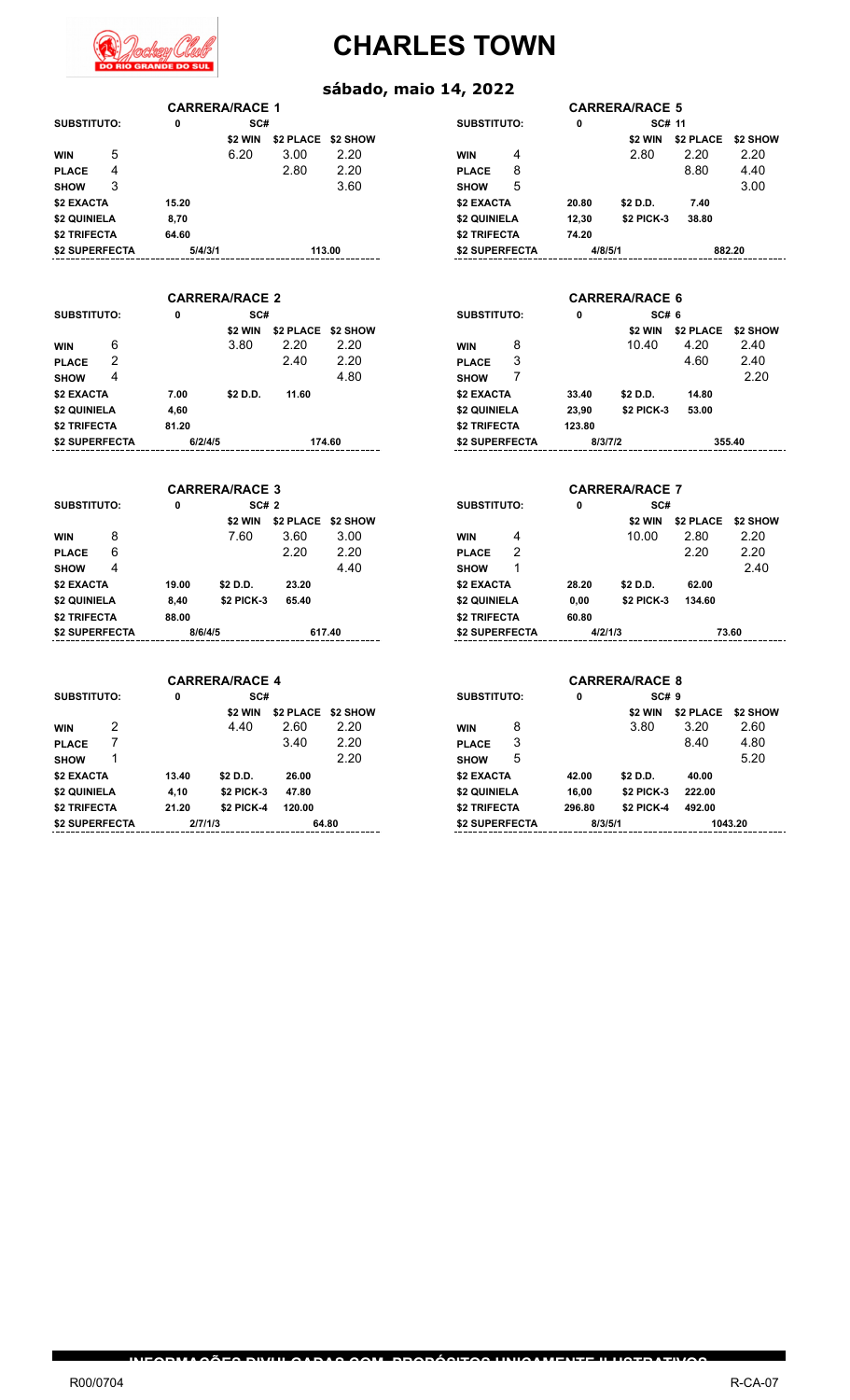Câtiente.

## **PICK FIVE**

**sábado, maio 14, 2022**

| <b>CARRERA</b><br><b>RACE NUMBER</b> | <b>GANADOR</b><br><b>WINNER</b> | <b>RETIRADOS</b><br><b>SCRATCHES</b> | <b>FAVORITO DE</b><br><b>TRACK FAVORITE</b> |
|--------------------------------------|---------------------------------|--------------------------------------|---------------------------------------------|
|                                      | 5                               |                                      |                                             |
| $\overline{2}$                       | 6                               |                                      |                                             |
| 3                                    | 8                               | $\overline{2}$                       |                                             |
| $\boldsymbol{\Delta}$                | $\overline{2}$                  |                                      |                                             |
| 5                                    | 4                               | 11                                   |                                             |
| 6                                    | 8                               | 6                                    |                                             |
| 7                                    | 4                               |                                      |                                             |
| 8                                    | 8                               | 9                                    |                                             |
| 9                                    | #REF!                           | #REF!                                | #REF!                                       |
| $\bigcap$                            |                                 |                                      |                                             |

| <b>BOLSA / POOL</b> | <b>RESERVA / CARRYOVER</b> |
|---------------------|----------------------------|
| \$0,00              |                            |

| <b>BOLETOS GANADORES</b> |                      |              | <b>WINNER TICKETS</b> |  |
|--------------------------|----------------------|--------------|-----------------------|--|
| CON / WITH               | <b>HIP. / TRACKS</b> | <b>BOOKS</b> |                       |  |
| 5/5                      |                      |              | \$0,00                |  |
|                          |                      |              |                       |  |

**SOLAMENTE PARA INFORMACION / FOR INFORMATION ONLY SOLAMENTE PARA INFORMACION / FOR INFORMATION ONLY**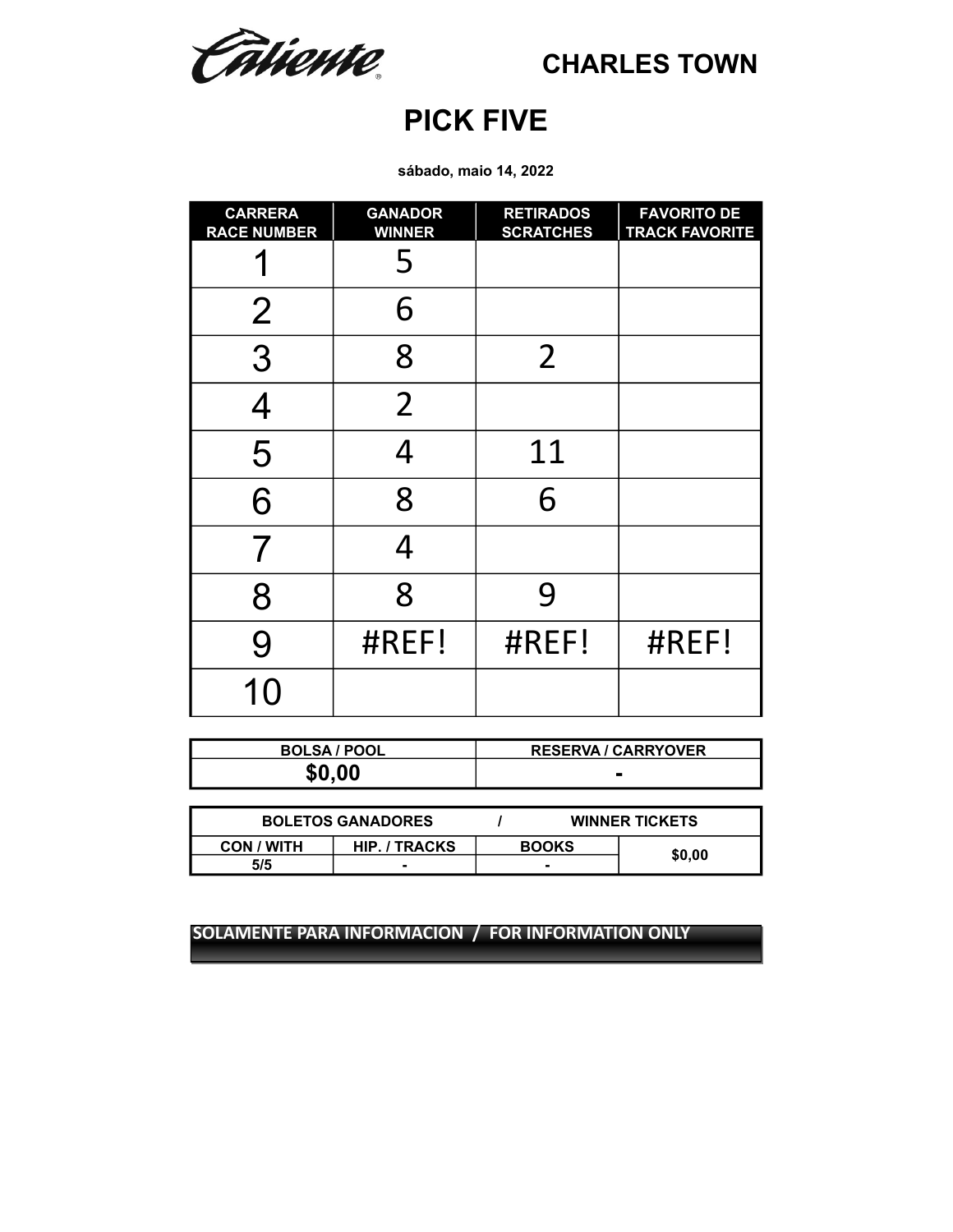Câtiente.

## **PICK FIVE**

**sábado, maio 14, 2022**

| <b>CARRERA</b><br><b>RACE NUMBER</b> | <b>GANADOR</b><br><b>WINNER</b> | <b>RETIRADOS</b><br><b>SCRATCHES</b> | <b>FAVORITO DE</b><br><b>TRACK FAVORITE</b> |
|--------------------------------------|---------------------------------|--------------------------------------|---------------------------------------------|
|                                      | 5                               |                                      |                                             |
| $\overline{2}$                       | 6                               | O                                    | O                                           |
| 3                                    | 8                               | $\overline{2}$                       | O                                           |
| 4                                    | $\overline{2}$                  | N                                    | N                                           |
| 5                                    | 4                               | 11                                   | O                                           |
| 6                                    | 8                               | 6                                    | N                                           |
| 7                                    | 4                               | N                                    | O                                           |
| 8                                    | 8                               | 9                                    |                                             |
| 9                                    | #REF!                           | #REF!                                | #REF!                                       |
| 10                                   |                                 |                                      |                                             |

| <b>BOLSA / POOL</b> | <b>RESERVA / CARRYOVER</b> |
|---------------------|----------------------------|
|                     |                            |

| <b>BOLETOS GANADORES</b> |                      | <b>WINNER TICKETS</b> |   |
|--------------------------|----------------------|-----------------------|---|
| <b>CON / WITH</b>        | <b>HIP. / TRACKS</b> | <b>BOOKS</b>          | - |
| 5/5                      |                      |                       |   |

**SOLAMENTE PARA INFORMACION / FOR INFORMATION ONLY**